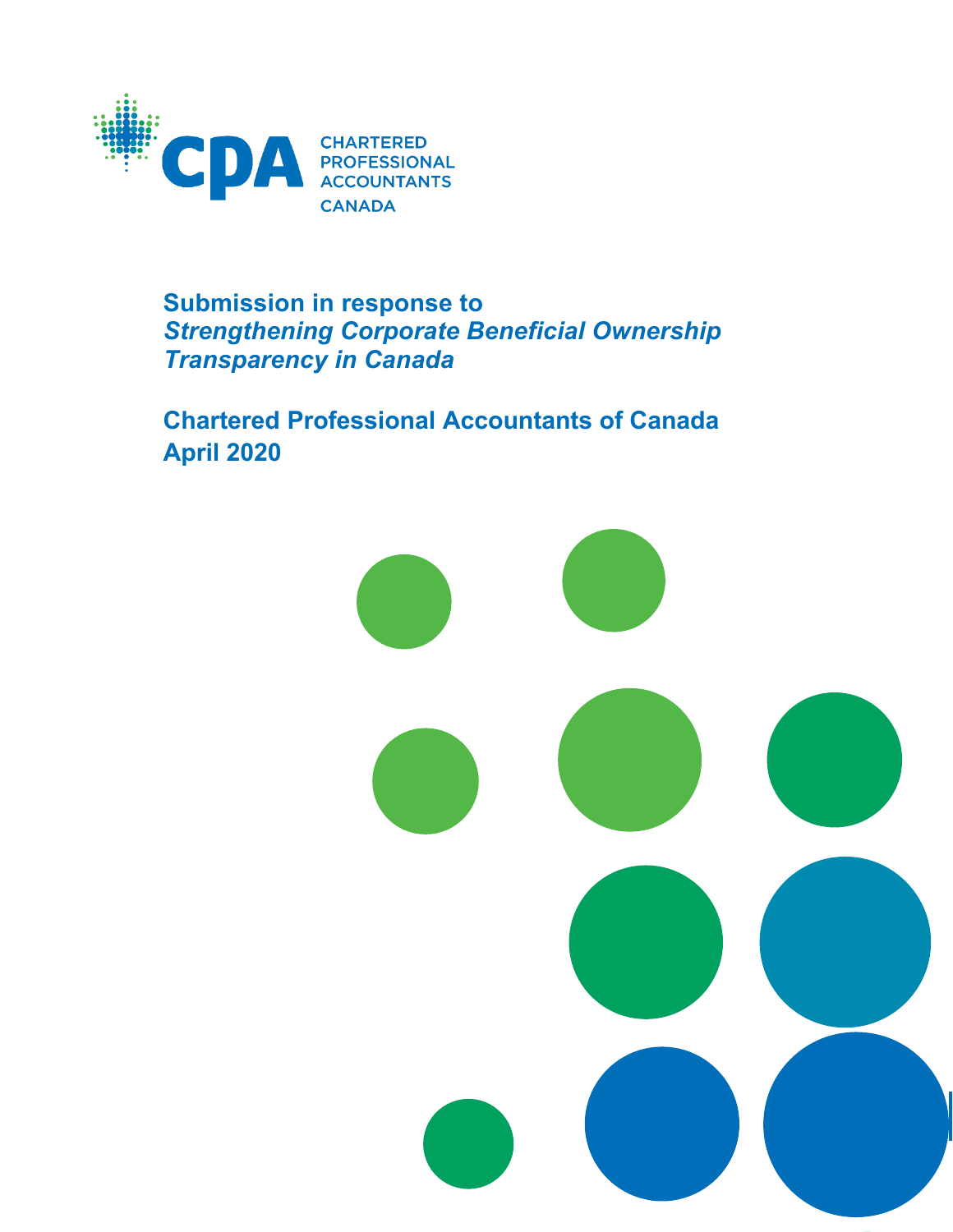# Table of Contents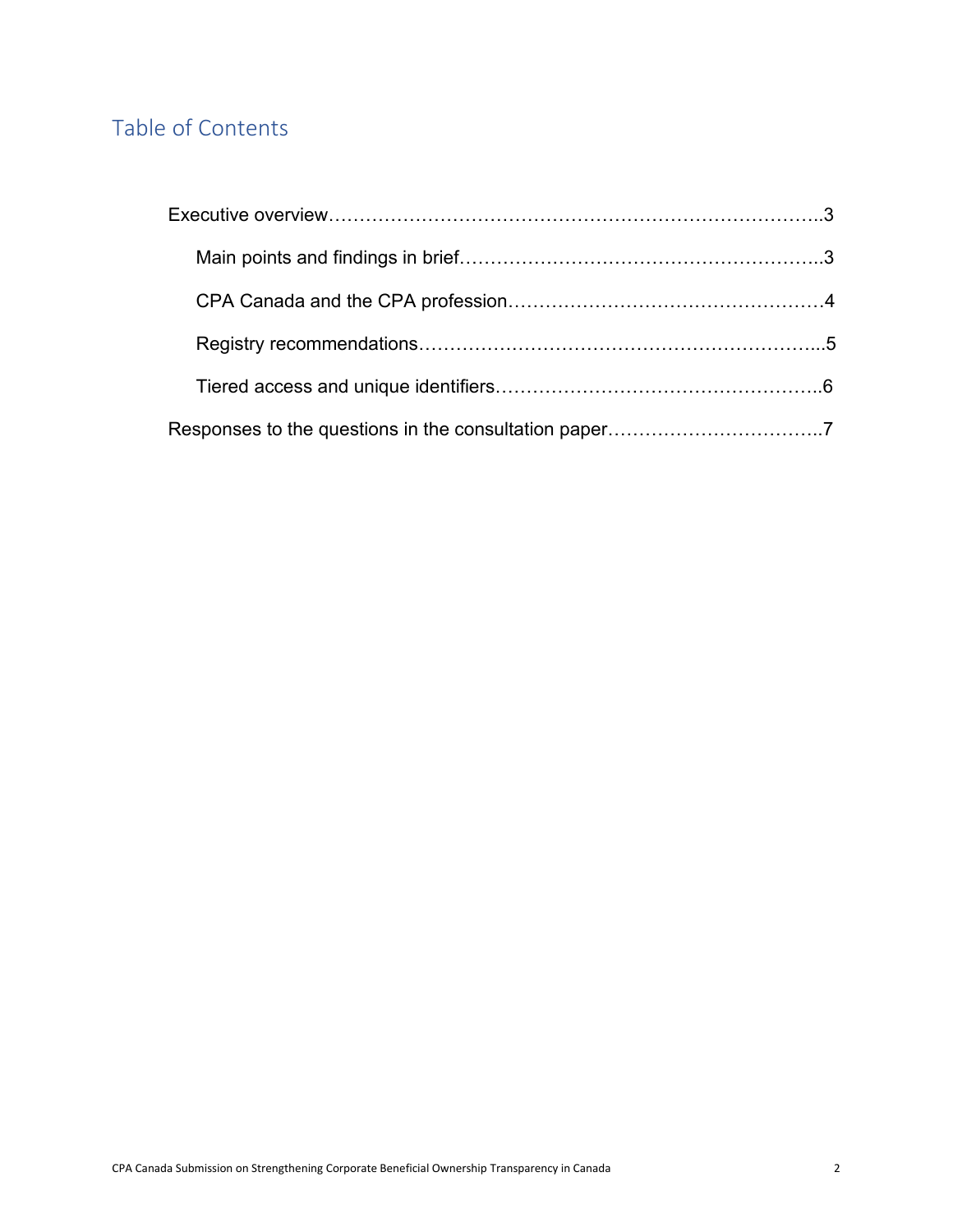#### **Executive overview**

Chartered Professional Accountants of Canada (CPA Canada) is pleased to comment in response to the Government of Canada's consultation paper *Strengthening Corporate Beneficial Ownership Transparency in Canada*. [1](#page-2-0) (Please note that CPA Canada consents to the disclosure of this submission in whole. English and French versions of this submission will be available soon on our website: cpacanada.ca)

The CPA profession strongly supports increased corporate transparency that assists in the identification of high-risk parties and enhances the traceability of assets and sources of funds to prevent further illicit conduct. With this submission based on considering the information presented in the consultation paper, CPA Canada recommends policy and implementation options for a beneficial ownership registry or registries to serve the public interest.<sup>[2](#page-2-1)</sup>

#### Main points and findings in brief

Two main points, including findings from our international research, are important to highlight at the outset of this submission. These points cover best practices internationally in beneficial ownership public registries; the fact that additional information is needed to evaluate the options including a possible phased-in approach; and the need for consistency in rules across jurisdictions in Canada, regardless of the registry model.

• Evolving best practices internationally for public registries, such as tiered access and unique identifiers, should be considered along with a possible phased-in approach for Canada

The lessons of other countries' approaches and experiences where public registries are operating are informative in consideration of Canada's approach. Two elements seem most pertinent from the international experience, based on our research and interviews with those experienced with the registries abroad. Those elements are the role of unique identifiers and a tiered-access approach to the registry.

The use of publicly accessible unique identifiers for beneficial owners and companies can enhance a registry's usefulness, provide for greater accuracy and increase users' confidence in distinguishing between individuals and companies with similar or identical names. Assigning a unique identifier to a beneficial owner following the validation of their identity is critical to support the credibility of the beneficial ownership information.

Based on our research, it appears that all countries with a public registry have adopted a tiered access model. At least three countries in Europe, in following EU directives, have taken a phased-in approach to public registries, whereby they centralize the information as a first phase before moving toward a public registry with tiered access.

Tiered access means law enforcement authorities have full access to the information on beneficial owners that was provided whereas the general public usually has access only to data such as first name and surname, month and year of birth, nationality, country of

<span id="page-2-0"></span><sup>1</sup> Innovation, Science and Economic Development Canada and Finance Canada. *[Strengthening Corporate Beneficial Ownership](https://www.ic.gc.ca/eic/site/142.nsf/eng/home)  [Transparency in Canada](https://www.ic.gc.ca/eic/site/142.nsf/eng/home)*. February 2020.

<span id="page-2-1"></span><sup>&</sup>lt;sup>2</sup> Please note that the use of the terms "registry" (and registries) and "register" follows the usage cited in the glossary of the consultation paper.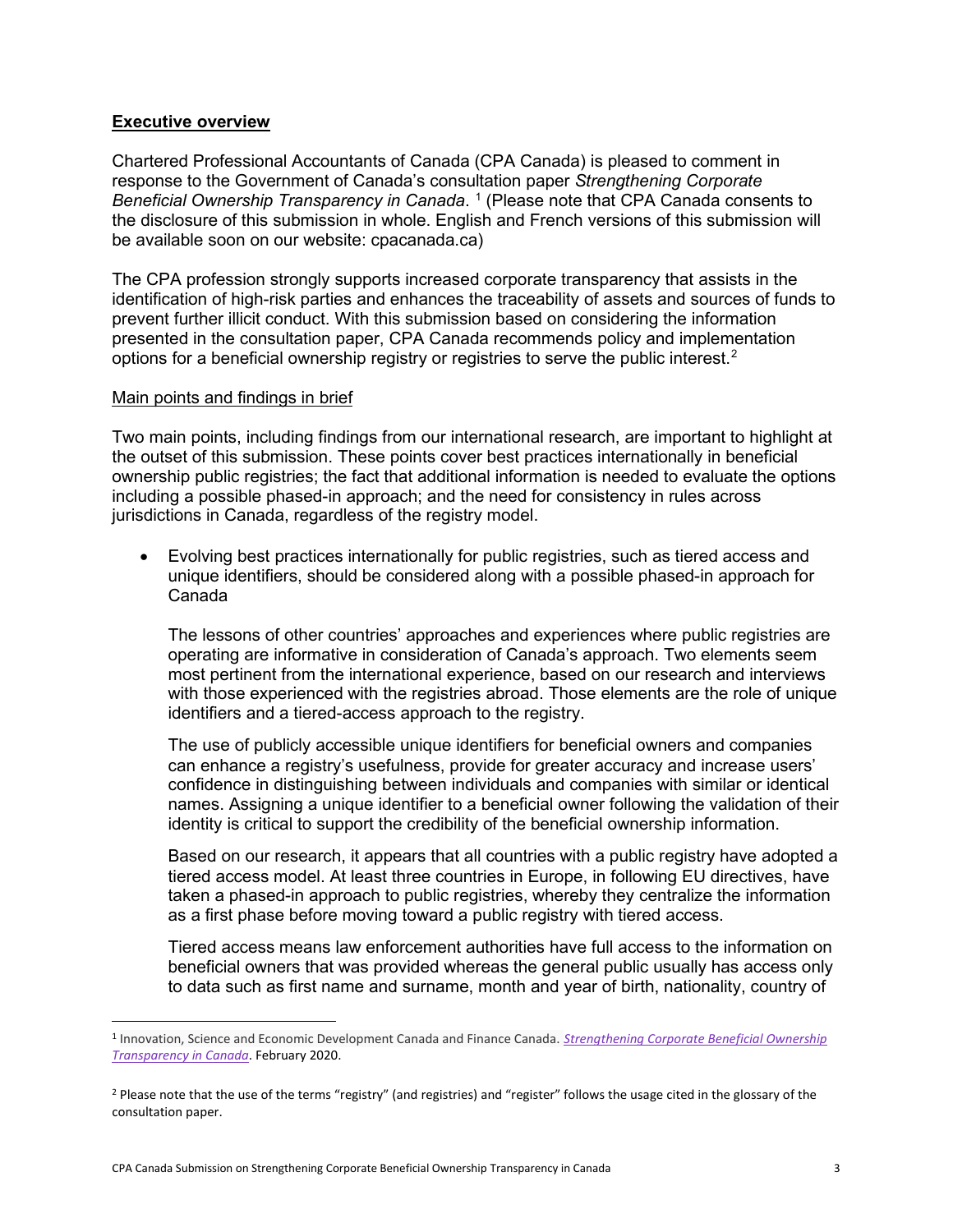residence, and the nature and extent of the beneficial interest held or control exercised. Determining what information should be protected by (or shielded behind) the unique identifier will be integral to the design of tiered access.

We note that the consultation paper does not include important information concerning possible timelines, costs and data regarding measurable benefits expected from a public registry while balancing the regulatory burden, privacy concerns and protection of Canada's reputation. We believe this information is necessary for the evaluation of options. In addition, the consultation paper does not appear to identify or address any form of potential evolution or transition toward best practices for registries that are still evolving and in early stages internationally.

• Rules need to be consistent across jurisdictions in Canada, regardless of registry model

Consistency of beneficial ownership information, relevance and accuracy of data across jurisdictions are critical if a centralized registry or registries are to be efficient and useful to competent authorities and for reporting entities in discharging their legal requirements and in addition for some, including CPAs', ethical responsibilities. CPA Canada has expressed its recommendation that governments across jurisdictions strive for consistency of beneficial ownership information.

# CPA Canada and the CPA profession

CPA Canada represents the Canadian accounting profession, both nationally and internationally. Operating in the highly complex and global accounting eco-system, CPA Canada is a convener, facilitator, contributor and disseminator of information that advances the profession. The organization works closely with the provincial, territorial and Bermudan CPA bodies to champion best practices that benefit business and society. With more than 217,000 members, CPA Canada is one of the largest national accounting bodies in the world. The organization supports the setting of accounting, auditing and assurance standards, advocates for economic and social development in the public interest, and develops leading-edge thought leadership, research, guidance and educational programs.

We recognize and encourage the work of federal, provincial and territorial governments to coordinate their actions and to work collaboratively across jurisdictions on corporate transparency.

On behalf of the profession, CPA Canada contributes in the public interest to anti-money laundering (AML) policy and regulatory consultations with the federal government including through CPA Canada's representation on the Advisory Committee on Money Laundering and Terrorist Financing (ACMLTF) and its subcommittees.

The CPA profession agrees with the concepts, cited initially in Finance Canada's discussion paper in 2018, of maintaining the balance between deterring and detecting money laundering and terrorist financing and improving corporate transparency, while respecting the constitutional and privacy rights of Canadians. These concepts were reiterated in the Finance Canada news release and joint statement of June 13 and 14, 2019, respectively. The consultation paper notes the need to consider how to increase corporate transparency "while balancing privacy concerns, and maintaining (Canada's) reputation as an attractive place to invest and do business."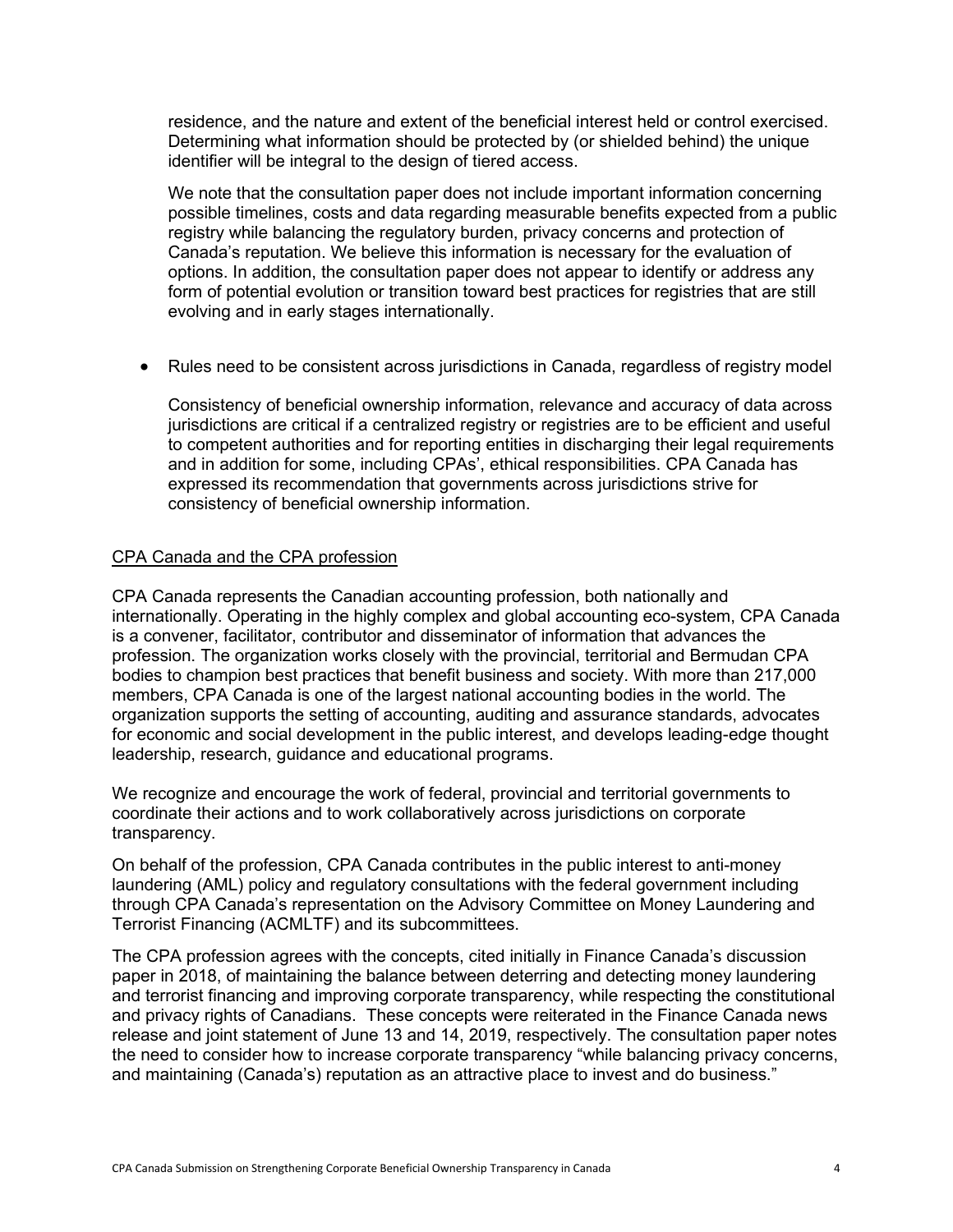Accountants – specifically those with the CPA designation – and accounting firms providing accounting services to the public and including at least one CPA as a partner, employee or administrator have obligations as reporting entities in federal legislation and regulations governing Canada's anti-money laundering regime.

The CPA profession is also aware that its members may be required as reporting entities to verify the identity of the beneficial owners where applicable, starting as soon as next year, based on recently proposed amendments to AML regulations. In that respect, our members would benefit from having access as reporting entities to beneficial ownership information if it were available in a registry or registries.

#### Registry recommendations

It is worth noting that neither the Financial Action Task Force (FATF) recommendation on beneficial ownership transparency nor the interpretative note on the recommendation call for registries of beneficial ownership information to be publicly accessible. Internationally, the approach to meeting the FATF standard on beneficial ownership transparency varies across jurisdictions. In our response to the consultation questions, we present some of the findings of our research into the different approaches across countries.

In line with the FATF standard, if the primary policy objective is for competent authorities to have timely access to adequate and accurate information, then that goal can be achieved with a central registry or registries. We believe it would be important for the public's support of the requirements and costs of implementing a public registry if the government were to present evidence of how a public registry helps to combat illegal activity such as money laundering.

As noted in the consultation paper, the House of Commons Standing Committee on Finance recommended in 2018 that a pan-Canadian beneficial ownership registry be accessible specifically to competent authorities and reporting entities with customer due diligence obligations.

If a public registry is required, featuring two or possibly three tiers of access could make information available to competent authorities, reporting entities and the public at large, respectively. The information available at each tier of access would vary, from unrestricted access for competent authorities, to limited, as appropriate, for reporting entities and the public at large, for reasons of personal privacy, personal safety and/or business confidentiality.

CPA Canada recommends an evolving approach to the registry – from an initial two or three-tier approach (as outlined below) before considering moving to a fully publicly accessible approach. This would allow the government to achieve the best result in the public interest. An evolving approach could start by developing a central registry or registries offering two to three tiers of access, then allowing use on a pilot or trial basis to allow financial institutions and other reporting entities to utilize the system before extending it to a fully publicly accessible approach. This phased approach would ensure the government has the ability to evolve to a publicly accessible registry which addresses the policy, implementation and technological issues which are detailed in our responses to various questions (starting on page 6).

As a registry of beneficial ownership has been on the horizon for the government, at least since the Finance Canada consultation paper in 2018, we have raised the current collection of corporate information. In particular, we noted the Corporations Information Act Annual Return for Ontario Corporations which is filed with Canada Revenue Agency with a corporation's income tax return using Schedule 546. The Schedule includes non-tax information under the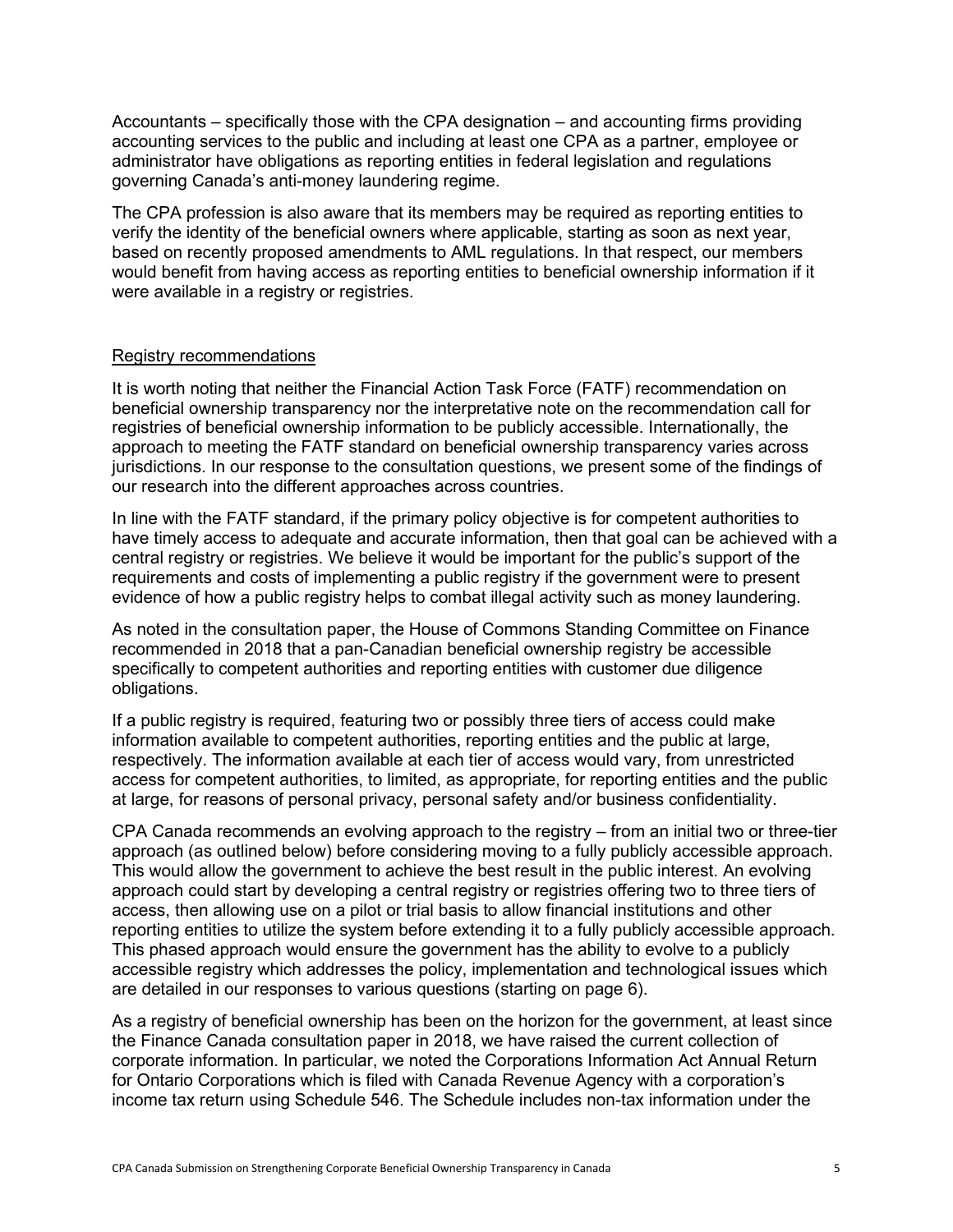authority of the Ontario Corporations Information Act and it is sent to the Ontario Ministry of Government Services (MGS) for the purposes of recording the information on the public record maintained by the MGS. We posit that this existing methodology of collecting non-tax information could be expanded to include required beneficial ownership information and suggest that consideration be given to expanding it to other jurisdictions to achieve collection, compliance and enforcement all while minimizing some of the regulatory burden on private companies.

#### Tiered access and unique identifiers

There are a number of considerations in contemplating a registry that is publicly accessible.

In a publicly accessible registry, unique identifiers can be utilized to protect specific information from being made visible to the public at large and their use can also support the creation of tiered access to a registry. For example, the use of a unique identifier which distinguishes between beneficial owners with certainty can reduce the disclosure of personal identifying information, such as a principal residence address, which may otherwise be called for in the public's use of the registry while such information remains accessible to competent authorities.

When exploring the degree of access, the requirements of the AML regime in Canada are also relevant. Note that in some jurisdictions, the government may need to start with the requirements of existing legislation. In Quebec, for example, information is already publicly accessible via its business registry. British Columbia requires certain personal information be publicly accessible under the Land Owner Transparency Act – elements of personal information that may differ from what may be required by other jurisdictions.

Secondly, tiered access to a central registry allows jurisdictions to meet the FATF standards, making information available to competent authorities, and others, and to manage personal and business privacy concerns in the public interest:

- Tier One – the full suite of information is accessible only to the competent authorities.

- Tier Two – specific information is available to reporting entities in the AML regime, with the unique identifier as a means to shield more sensitive information.

- Tier Three – limited information is available to the public at large, in this tiered access registry with the unique identifier as a means to shield more sensitive information.

Ultimately, we encourage the government to use technology, including emerging technologies such as encryption-based tools, to full advantage in designing a registry or registries to achieve the policy objectives and allow for data analytics that will render the registry more valuable to competent authorities and reporting entities in the AML regime. The technological solution(s) that serves all jurisdictions must allow for the interaction with and contributions by various stakeholders, the building up of information and the security elements to prevent misuse and unintended effects.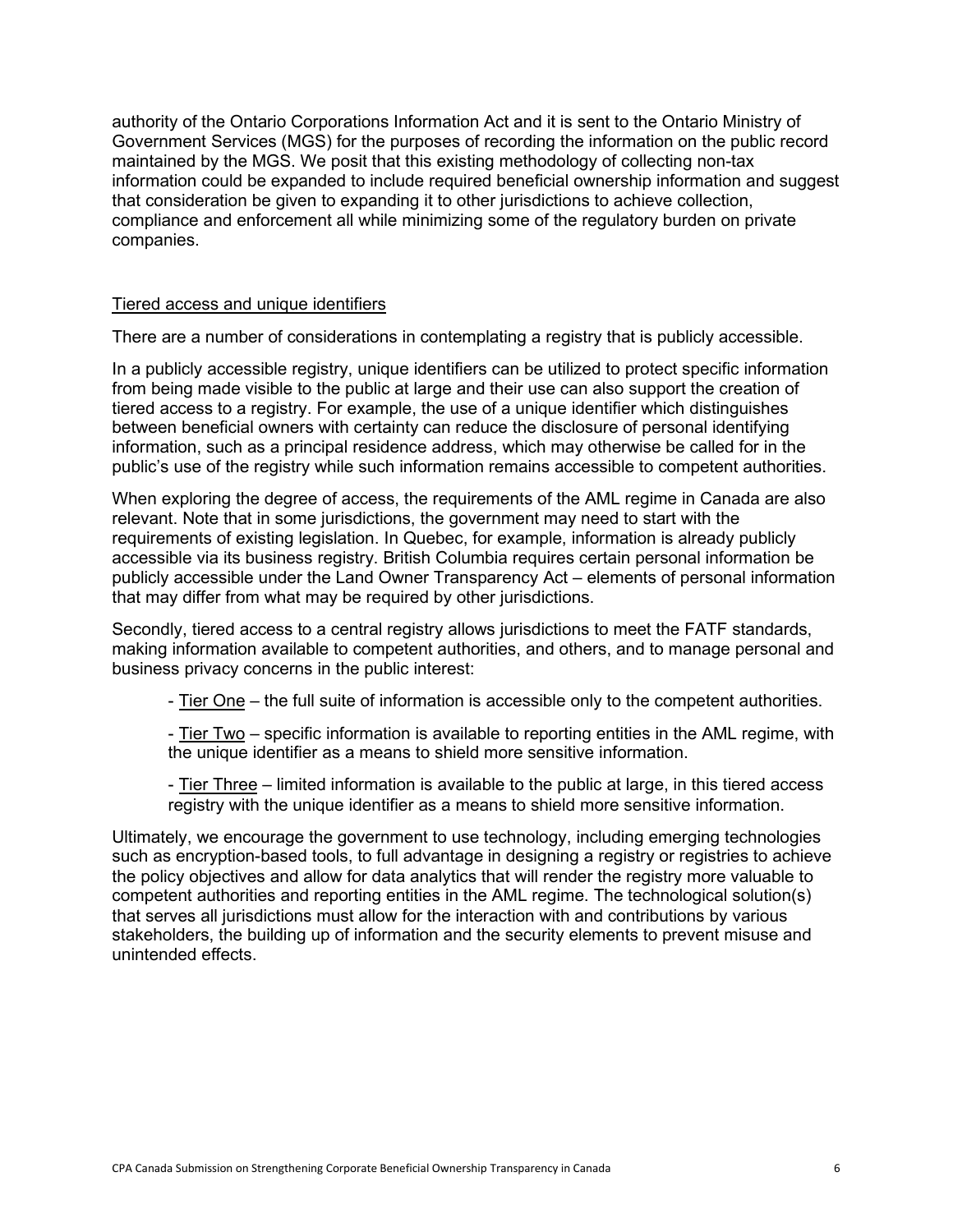# **Responses to the questions in the consultation paper**

# **Should Canada establish a Public Registry (or Public Registries) of Beneficial Ownership?**

*1. Should Canada establish a public registry (or public registries) of beneficial ownership for corporations, and why?*

As a founding member country of FATF, Canada must demonstrate leadership and improve upon its corporate transparency with a national strategy, invest to achieve international AMLTF standards/recommendations and consider the evolving "best practices" globally. Recommendations to improve corporate transparency in Canada have been made by FATF in its 2016 Mutual Evaluation Report of Canada's regime and by the House of Commons' Standing Committee on Finance in 2018.

In pursuit of the above, a phased transition (see Question 2 for further details) to a public registry or registries should be undertaken for Canada to obtain the greatest benefit from the collection of beneficial ownership (BO) information by private companies in order to protect Canada's economy, society and reputation. <sup>[3](#page-6-0)</sup> Pursuant to new requirements under the Canada Business Corporations Act and anticipated through new or expected provincial legislation, private companies are being tasked with responsibilities to obtain and maintain BO information which must be available via a registry or registries to optimize upon the BO information's intended purpose of combatting money laundering, terrorist financing and other illegal acts.

A public registry or registries should be established to enhance efficiency and effectiveness of the AMLTF regime by:

- enabling law enforcement and competent authorities to have timely access to information necessary for domestic and international investigations, - enabling Canada to cooperate with other countries, pursuant to its agreements, in the deterrence, identification and prosecution of MLTF, and - enabling reporting entities within the Canadian AMLTF regime who are charged with the responsibility to verify BO, access to relevant information to establish and/or corroborate customer/client data as required by law.

A public registry of private company BO would also help in creating "daylight" regarding other illegal acts such as tax evasion, thereby potentially improving deterrence, identification and prosecution.

Further, to combat corruption and foster a "speak up culture" for the future that values and protects law abiding corporations and citizens, Canada needs a public registry or registries so that individuals and companies alike can do their own due diligence and be informed about the organizations they do business with.

<span id="page-6-0"></span><sup>&</sup>lt;sup>3</sup> Please note that the use of the terms "registry" and "register" follows the usage cited in the glossary of the consultation paper.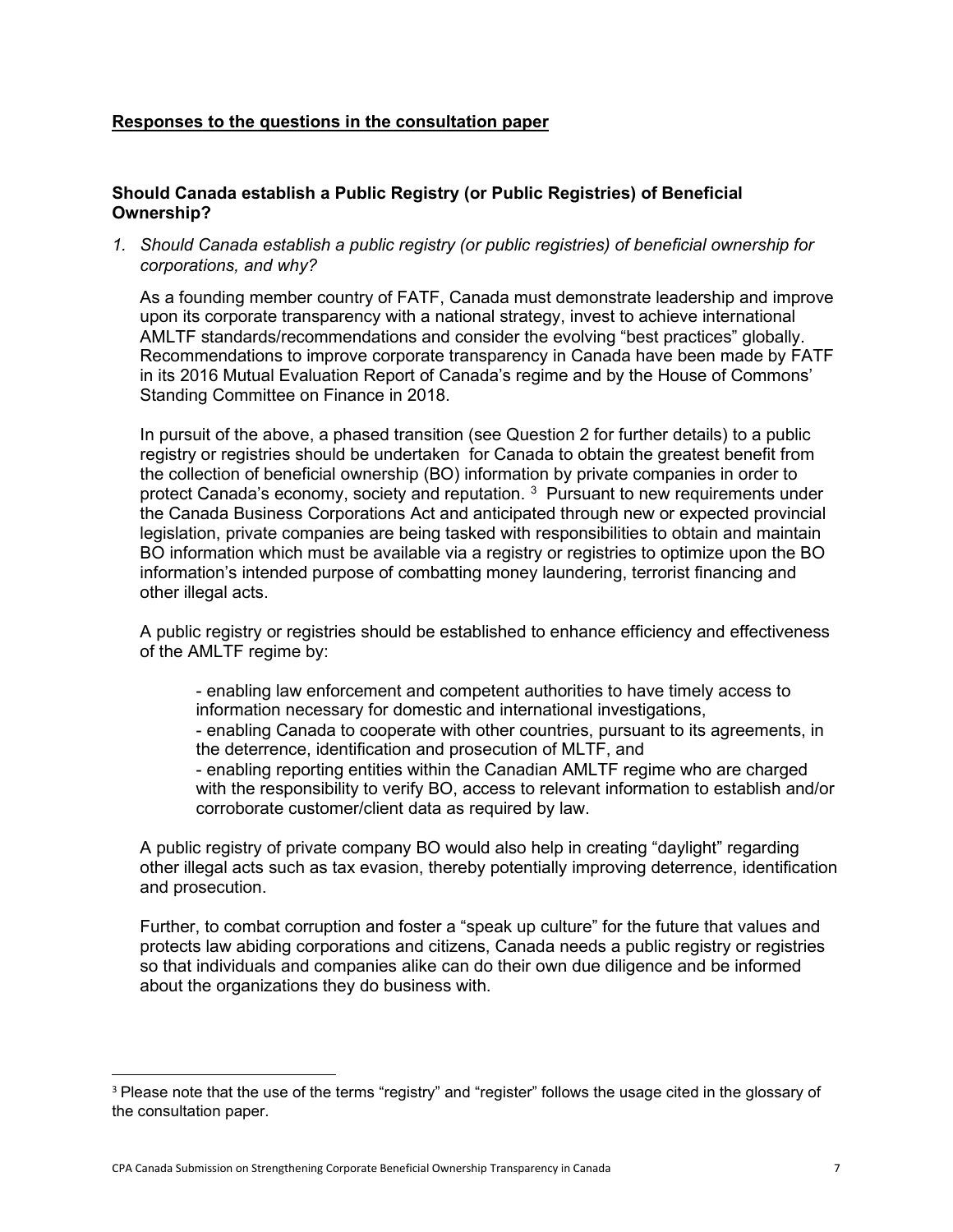In addressing the question posed above, we note that the Consultation Paper does not appear to address any form of potential evolution or transition toward best practices for registries that are still evolving internationally, and no data is presented concerning possible timelines, costs and measurable benefits expected while balancing regulatory burden, privacy concerns and maintaining Canada's reputation. We believe additional information along these lines is necessary and would have allowed us to provide more detailed feedback and robust insights.

2. *If not a public registry (or public registries), should Canada establish a central registry accessible only to competent authorities? What are the advantages and disadvantages of having a central registry over a public registry (or public registries)?*

A central registry (or registries) is supportable as it would be a marked improvement on current BO transparency and would answer the "the primary goal" of ensuring that competent authorities can have timely access to BO information necessary for domestic and international investigations. It would also demonstrate Canada's commitment to enhancing corporate transparency helping to safeguard its reputation as an attractive country to invest and do business in.

Notwithstanding the above, a central registry is considered to have a significant drawback in that it is "closed" and typically does not provide access to reporting entities within the AMLTF regime who are charged with the responsibility of verifying BO. Being "closed", a central registry is also said to lack the "eyes" on its credibility that may come from the public at large, other companies' use of the registry for their own due diligence or the media and journalists.

A central registry could, however, be the first phase of a phased approach toward the stillevolving international "best practices" for corporate registries. For example, a central registry or registries could be set up, and a pilot period could be established during which private companies reporting their BO information, government and competent authorities utilize the system and address issues as they may present before more access is granted. A second pilot period could follow allowing for additional restricted access to the central registry by those AMLTF reporting entities who have requirements to verify BO before ultimately moving on to a publicly accessible registry or registries. Assuming an evolutionary approach would not be prohibited by additional costs, it may provide for useful experience and a more successful public launch ultimately that lessens/mitigates the risks that may come by moving too quickly to a fully publicly accessible registry, as evidenced by international experience (see also our detailed response to Question 17).

Nationally, it has been established that approximately 70% of money laundering takes place using corporations, as noted in the consultation paper.<sup>[4](#page-7-0)</sup> In a Canadian context, money launderers will seek out the weakest links (i.e., provinces which lack legislation requiring beneficial ownership information) and therefore BO data regarding private corporations in Canada, regardless of jurisdiction, must be accessible to competent authorities through registries or a registry regardless of how constructed or linked.

<span id="page-7-0"></span><sup>4</sup> Financial Action Task Force (2016). *Anti-money laundering and counter-terrorist financing measures – Canada, Fourth Round Mutual Evaluation Report*, pp. 102-103. [http://www.fatf](http://www.fatf-gafi.org/media/fatf/documents/reports/mer4/MER-Canada-2016.pdf)[gafi.org/media/fatf/documents/reports/mer4/MER-Canada-2016.pdf](http://www.fatf-gafi.org/media/fatf/documents/reports/mer4/MER-Canada-2016.pdf)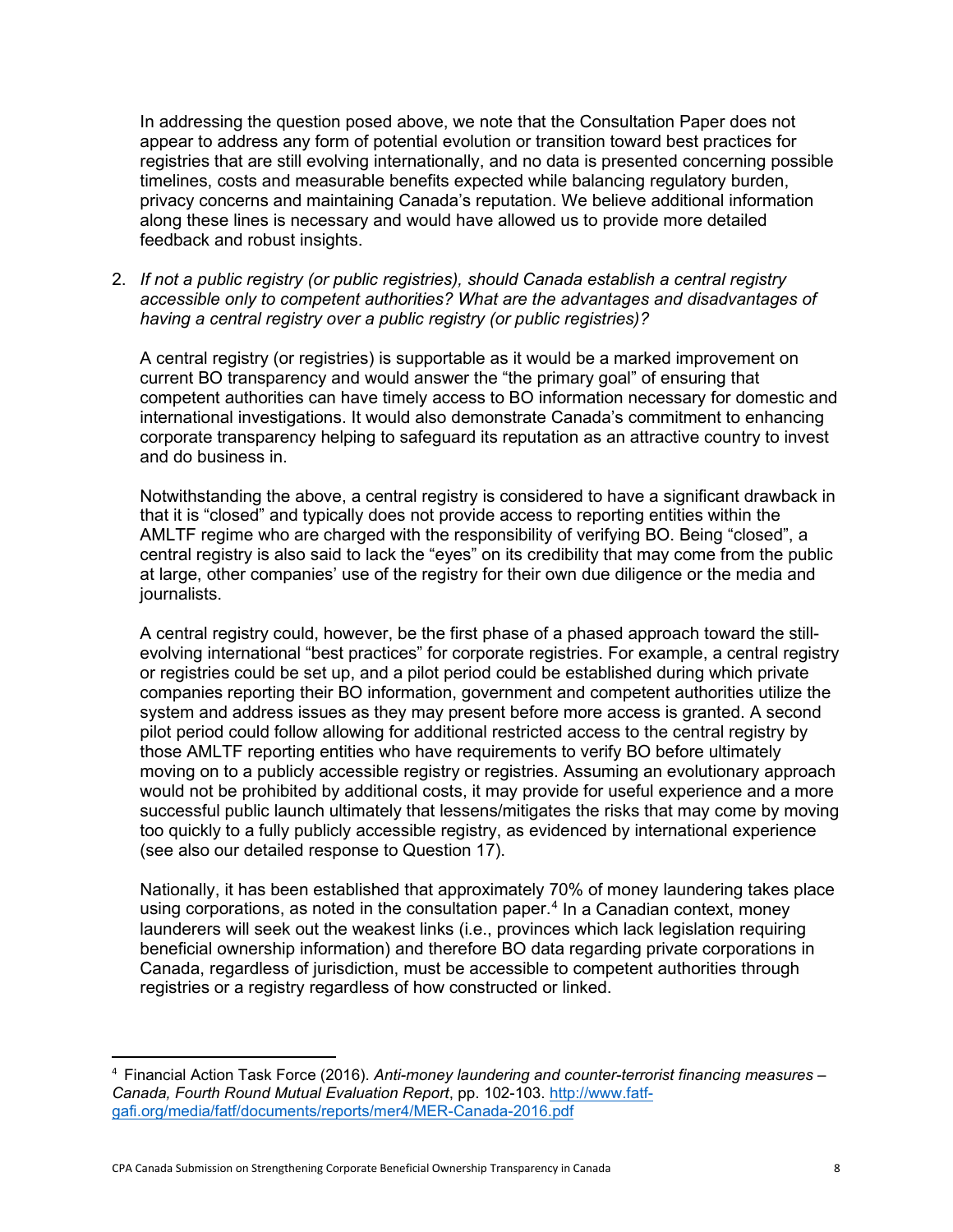Whether Canada begins with a central registry and evolves or moves immediately to a publicly accessible registry, BO information for the entire country must be available on a timely basis to competent authorities at a minimum.

#### **If yes, what key features would make a Public Registry (or Public Registries) effective?**

*3. What additional compliance costs might corporations face if required to transmit their beneficial ownership information to a national registry, and how might these costs be reduced?*

In general, the cost of BO register and registry compliance for business will depend on the jurisdictional requirements, business size, complexity of structure and the frequency of change of shareholders, relative shareholdings, values (if required) and/or control in determining and updating BO. Unless legislative consistency is prioritized throughout Canada, a patchwork quilt of requirements and costs will emerge.

The optimal use of technology will be important in the overall functioning and cost of compliance for transmitting information to a registry or registries. While some companies may need an alternative to online functionality, a user-friendly technology solution should allow for reasonable compliance costs in transmitting BO information to a registry or registries. Actual costs to comply with the requirement for a beneficial ownership registry per company will likely vary according to the underlying jurisdictional requirements for required BO information, business size, complexity of structure and the frequency of change of shareholders, relative shareholdings, values (if required) and/or control in determining and updating BO.

*4. Should directors of a corporation be liable for non-compliance with the corporation's beneficial ownership registry obligations?*

The usefulness of a registry or registries is directly correlated with the credibility of the information that it contains. Consistent with the importance of the information and the reasons for creating a registry, the range of sanctions available must serve to deter and penalize where warranted. Sanction provisions should provide a range and flexibility to appropriately respond to the variety of circumstances for non-compliance which can be anticipated such as incapacitation, honest mistakes, lack of understanding or concern, and criminal behavior.

Generally, we agree that directors should be one of the parties potentially held liable for non-compliance with a corporation's beneficial ownership registry obligations. Each jurisdiction's sanctions and applicable liability for the recording and maintenance of company BO information in a register is a potential reference in discerning whether there should be any difference(s) in the sanctions and applicable liability in complying with BO registry obligations.

Unless consistency is prioritized in Canada, a patchwork quilt of liabilities and sanctions will emerge. This will impede awareness, understanding and compliance by individuals and companies alike.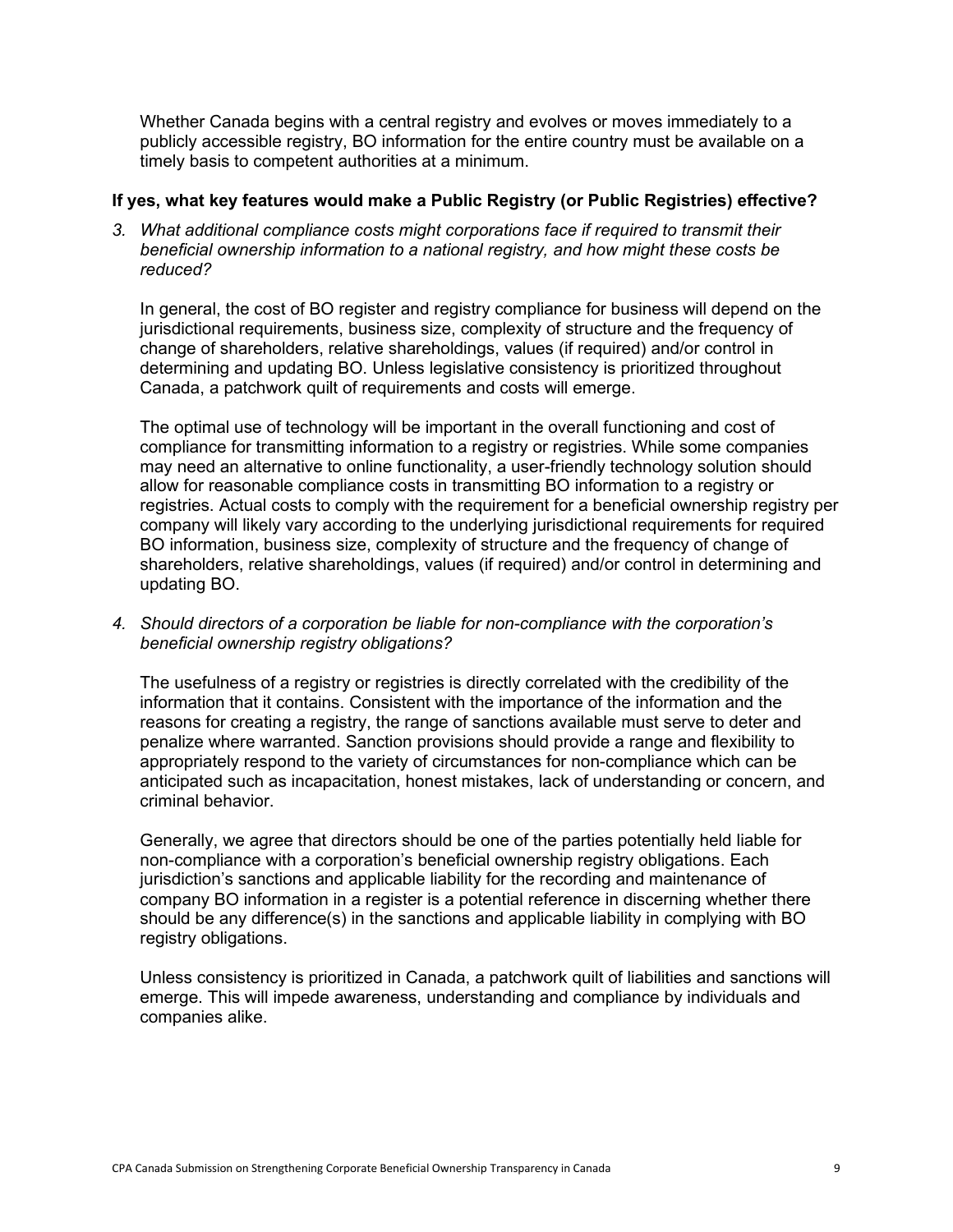*5. Should the public be charged fees to access all or parts of beneficial ownership and other company information, to help cover the costs of implementation, verification and enforcement?*

Regardless of the degree of public access implemented in a registry or registries, there will be new resources required and costs for government including for verification and enforcement. Consequently, cost recovery may be a potential option. There may be alternatives or combinations to consider in who bears the cost and it could include offsetting penalties collected, cost recovery from the public at large for each use, monthly fees for frequent users or perhaps it becomes part of the cost of corporate registration in each jurisdiction.

If a registry (or registries) is created with a fee, it may encourage appropriate use and provide additional information for ensuring data security and privacy protection.

Free access would eliminate what may otherwise be a barrier and likely would result in the greatest amount of national and international access to the information.

*6. What processes (if any) should be put in place for verifying the beneficial ownership information provided (e.g., proof of identification for directors, beneficial owners and/or officers/agents of a corporation)?*

The usefulness of a registry is directly correlated with the credibility of the information that it contains. Elements that would enhance the credibility of information in the registry include:

- Unique identifiers used for each entity and beneficial owner from the outset
- Proof of identification should be obtained
- Government must both react to information it receives about inaccuracies in the registry and it must also seek them out proactively and efficiently using both risk and data analysis and technology
- Those reporting entities in the regime that must verify beneficial ownership should contribute to its accuracy by reporting discrepancies or inaccuracies.
- *7. What means could be used to verify identities (e.g., a driver's license, passport, or bioidentifiers)*

The usefulness of a registry is enhanced if reporting entities can utilize the information because it has been verified in accordance with the requirements of the AMLTF regime. In this regard, FINTRAC's 2019 guidance *Methods to verify the identity of an individual and confirm the existence of a corporation or an entity other than a corporation* should be referenced.

In the future, it is expected that new technologically advanced identification methodologies will emerge or be developed for governments' use. It will be important to equip the registry or registries with the flexibility of adopting such advancements as they become available.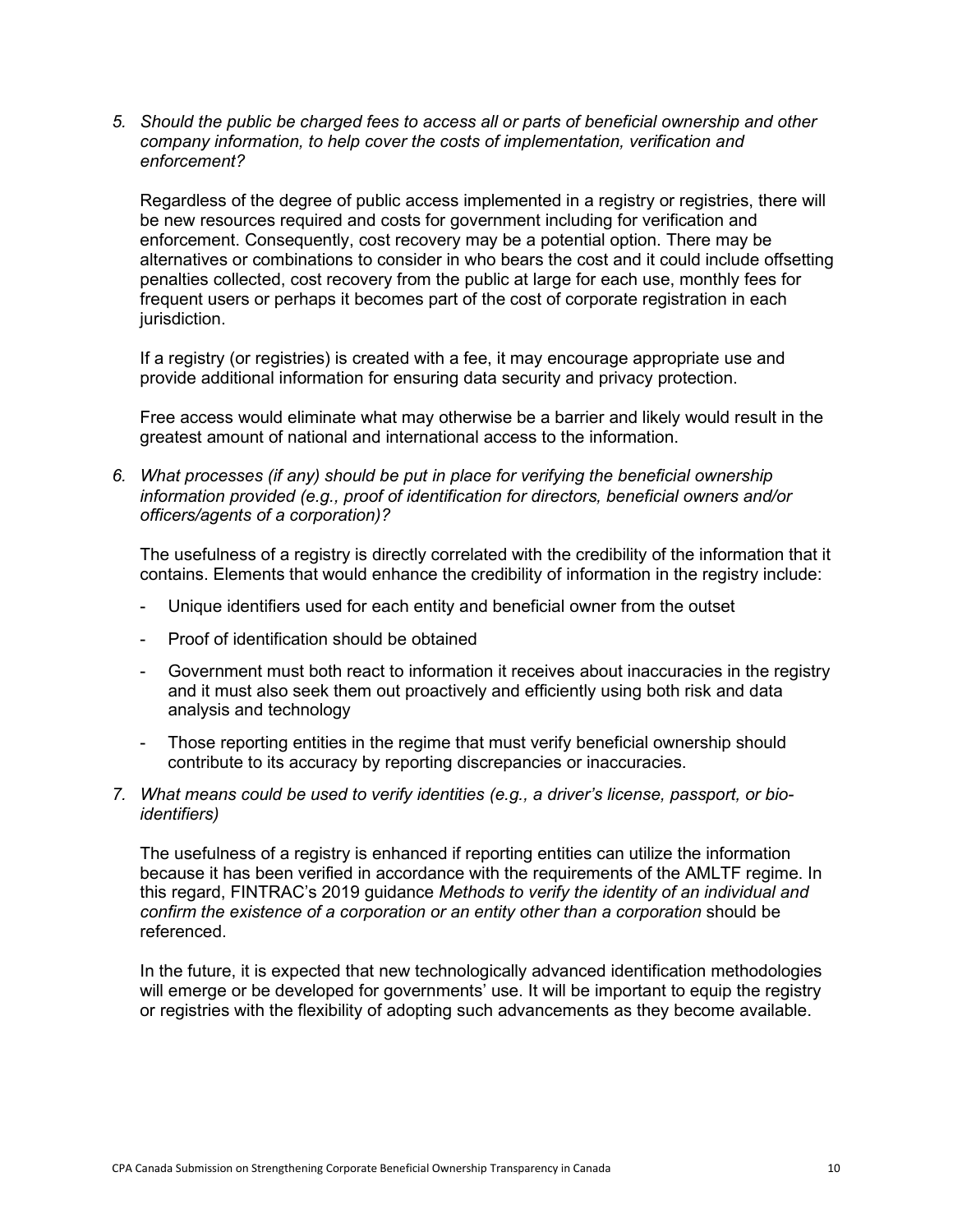### *8. How frequently should corporations be required to update the information provided to the registry?*

The usefulness of the registry is directly correlated with the credibility of the information that it contains. This means the information needs to be both accurate and up to date. Each jurisdiction's timeline requirements for the recording and maintenance of company BO information should be a reference for when the registry information should also be updated.

Unless consistency is prioritized in Canada, a patchwork quilt of requirements and timeliness of information will emerge. This will impede awareness, understanding and compliance by individuals and companies alike.

### *9. Under what circumstances, if any, should corporations be exempted from providing beneficial ownership information to a public registry?*

The risks that beneficial owners and/or their families face may be extremely varied and those risks may have nothing to do with a private company but a BO registry can nevertheless become a new public access point to previously undisclosed information. Flexibility for exemptions should be ensured to allow for future requests for the safety and security of individuals based on issues the nature of which it may not be possible to anticipate at the outset of the registry or registries. It is also unclear in a publicly accessible registry how protection can be afforded after information has been publicly displayed and new or different threats to safety or security arise subsequently. This demonstrates the need for diligence and care upfront in determining what personal information is needed, for competent authorities only, or should be made public.

Additionally, there are legitimate business transaction reasons why corporations should be exempted from providing BO information to a public registry. For example, through corporate restructuring and BO reporting, business intelligence or planning for succession, mergers or acquisitions may be inadvertently/implicitly disclosed to competitors, suppliers or other stakeholders. To avoid unnecessary consequences, flexibility for exemptions should be ensured to allow for future requests in respect of shielding valid business planning or transactions.

# **Should there be limitations on information disclosed through a Public Registry (or Public Registries)?**

*10. What are the potential risks to beneficial owners of making their information accessible through a public registry (or public registries) (e.g., identify theft, access by hostile foreign governments)?*

There are potential risks in an openly public registry for loss of privacy (personal and business), identity theft, harassment, and threats to safety and security. The risks that beneficial owners and/or their families face may be extremely varied and those risks may have nothing to do with a private company but a BO registry can nevertheless become a new public access point to previously undisclosed information. Utilizing unique identifiers may reduce the unique personal information required for registry use thereby reducing some risk to a beneficial owner. The potential risks demonstrate the need for diligence and care upfront in determining what personal information is needed by competent authorities only or should be made public.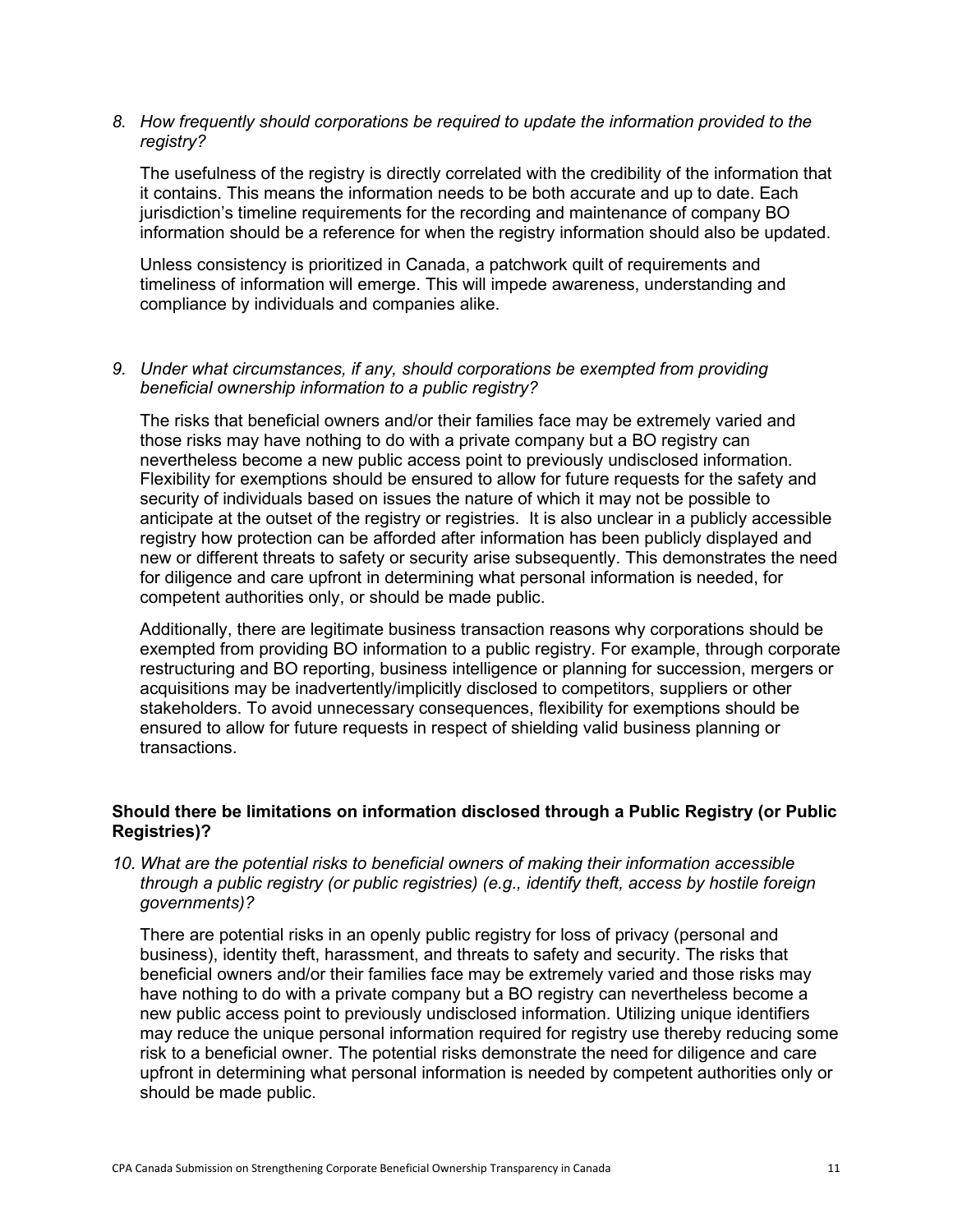It is a question of degree and typology of the information that needs to be disclosed for public access for the registry to function and meet its objectives. For example, if a unique identifier removes the need for any date of birth details, then this may reduce risks for beneficial owners, the registry can function, and its objectives can be met.

11. *Should certain beneficial ownership information provided to the registry be accessible only to law enforcement, tax and other authorities? Should a tiered access model be adopted based on the entity seeking the information? What information should be withheld and under what conditions*?

The amount and type of information to make public in a publicly accessible registry is likely one of the most controversial aspects of considering a public registry or registries. Making certain types of data available to some parties and not others (i.e., two or three tiers) requires additional effort and creates additional responsibilities for data security.

However, considering the potential risks to beneficial owners mentioned above and the capabilities of technology, tiered access is the preferable and recommended option transitionally and/or permanently. Tiered accessibility allows for decisions on what is needed to be disclosed to whom to achieve the objectives of the registry and the access may evolve over time as experience and familiarity with the registry or registries grows. For example, tiered access could be built in allowing for the greatest amount of information to be available to competent authorities followed by a reduced and restricted access to information by reporting entities under the regime who must verify BO and the least amount of unique information may be available to the public at large.

What is known is that information that is made public will stay public such that the due diligence upfront in assessing elements including unique identifiers and possible tiered information is critical in achieving a balance between Canadians' privacy concerns and the disclosures required publicly for fighting crime.

*12. Should individual beneficial owners be able to seek exemptions from having some or all of their information made public, on grounds of safety, protecting the privacy of legitimate investment decisions, or similar reasons? Under what basis should such requests be granted?*

Exemptions should be possible and there should be flexibility as to the need and nature. We also believe that exemptions will be difficult to legislate and operationalize. The risks that beneficial owners and/or their families face may be extremely varied and those risks may have nothing to do with a private company but a BO registry can nevertheless become a new public access point to previously undisclosed information. Flexibility for exemptions should be ensured to allow for future requests for the safety and security of individuals based on issues the nature of which may not be possible to anticipate at the outset of the registry or registries.

It is also unclear in a publicly accessible registry how protection can be afforded after information has been publicly displayed and new or different threats to safety or security arise subsequently. This demonstrates the need for diligence and care upfront in determining what personal information is needed and should be made public. Utilizing unique identifiers may reduce the unique personal information required for registry use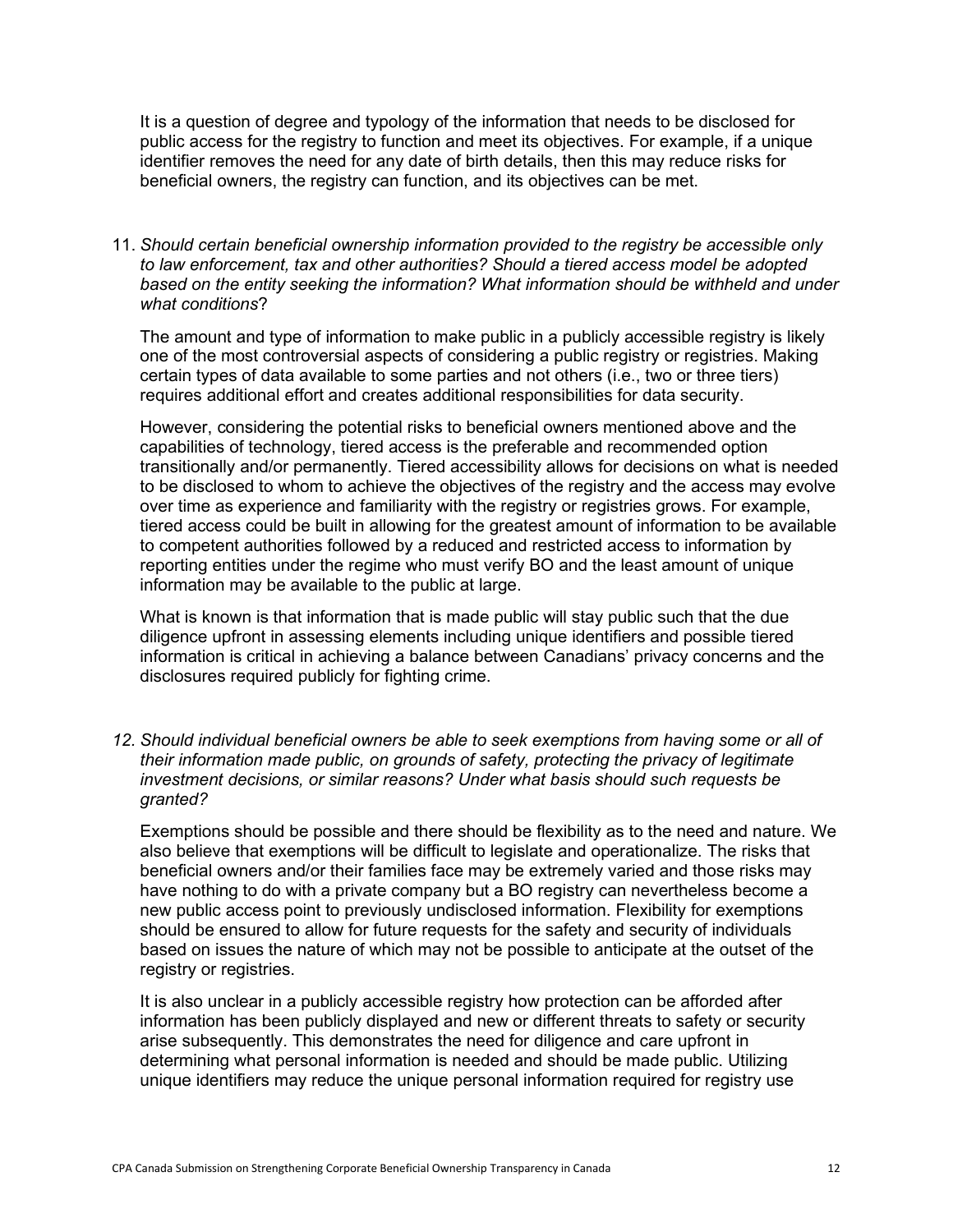thereby reducing some risk to a beneficial owner. The potential risks demonstrate the need for diligence and care upfront in determining what personal information may be made public.

*13. Which other organizations (e.g., FINTRAC, private sector entities with anti-money*  laundering obligations) should have access to the withheld information and under what *conditions?*

FINTRAC, private sector entities with BO verification requirements, CRA, CSIS, CBSA may all have (different) needs for non-public information. This should be carefully considered perhaps through tiered access to achieve a balance between Canadians' privacy concerns and the disclosures required publicly for fighting crime.

### *14. In other jurisdictions, have public registries demonstrated effectiveness in ensuring accurate information, supporting investigations by law enforcement, tax, and other competent authorities?*

In the absence of upfront validation and ongoing verification processes, public registries cannot be considered as authoritative sources of accurate beneficial ownership information.

As noted in the consultation paper, stakeholders in the U.K. have expressed concerns with the accuracy of the beneficial ownership data in the public registry -- known as the People with Significant Control (PSC) Register -- and the fact it is not definitive data. This is in large part due to the absence of standardized ways to file the data in the U.K.'s public registry and the fact that unique identifiers are not leveraged to validate the information. Furthermore, Companies House, the executive agency that manages the registry, manages it first and foremost as a repository of information and does not currently actively verify the information it receives. This situation benefits the "bad actors" in the system who may either falsify their information or simply not register any information at all.

In 2019, the U.K. Department for Business, Energy & Industrial Strategy published the *Review of the implementation of the PSC [People with Significant Control] Register*. The report found that law enforcement authorities had knowledge of non-compliant behaviour and inaccurate information being filed in the registry. It is therefore not surprising the report points out that many law enforcement authorities believed the registry's ability to provide complete transparent beneficial ownership information was limited given the fact it goes unchecked. Furthermore, "most Law Enforcement Organisations did not think that the PSC register has had any impact on crime prevention. It was felt that individuals' intent on committing crime would find ways around the system." [5](#page-12-0)

It is worth noting that countries such as the Netherlands and Ireland have taken steps to ensure the accuracy of the beneficial ownership information available in public registries. (Please see the response to Question 17 for more details). Should the government decide to establish a central registry in Canada, CPA Canada believes it would be worth learning from those countries where they have made efforts to ensure the accuracy of the beneficial ownership information in their registries.

<span id="page-12-0"></span><sup>5</sup> U.K. Department for Business, Energy and Industrial Strategy. 2019. *Review of the implementation of the PSC Register.p.37*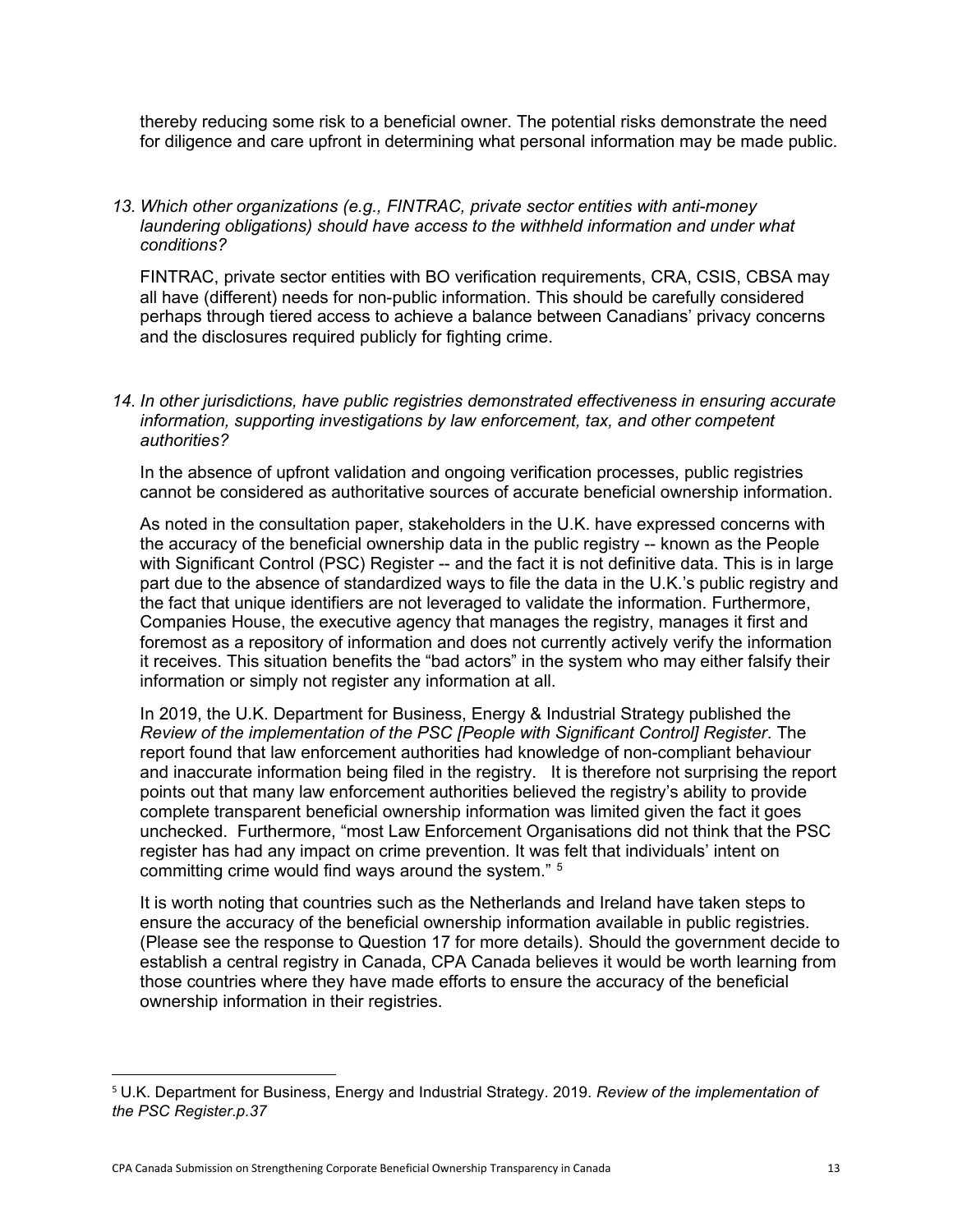*15. In other jurisdictions, have public registries reduced the misuse of corporations for criminal or other illicit activities?* 

(No response.)

#### *16. Have public registries had an effect on investment levels?*

(No response.)

#### *17. Are there international best practices and experiences that Canada can learn from were it to adopt a public registry (or public registries)?*

In collaboration with the International Federation of Accountants (IFAC), CPA Canada is working on an upcoming report on beneficial ownership transparency to be released in the spring of 2020. The report will explore how various jurisdictions around the world are grappling with questions regarding the extent to which, how, and by whom, beneficial ownership information is collected, centralized, reviewed and published. As policy-makers continue to consider these issues at the global and national levels, this upcoming report seeks to ground the discussion with evidence-based and practical perspectives, including those of the accountancy profession.

In advance of the report's release, there are several preliminary findings to share on best practices and experiences in countries where the public registry approach has been adopted or where it is under consideration. The comments are organized under these topics:

- A. Public registries in operation
- B. Who is required to register
- C. Validation and accuracy of information
- D. Access to the registry
- E. Exemptions from public access
- F. Timeframe to update registries
- G. Compliance and liability
- H. Trusts
- I. Role of technology

#### A. Public registries in operation

Several countries around the world have either adopted or entertained the possibility of adopting a public beneficial ownership registry.

In the U.K., in addition to the existing public registry at Companies House, the government has mandated all British Overseas Territories and Crown Dependencies to introduce public registries for companies in the coming years (the exact timeline remains unknown).

In the European Union, the Fifth Anti-Money Laundering Directive requires member countries to make beneficial ownership registries publicly available. To the best of our knowledge, the following member countries have rolled out public registries: Ireland, Germany, Belgium, Sweden, Denmark, Slovenia, Luxembourg and Malta.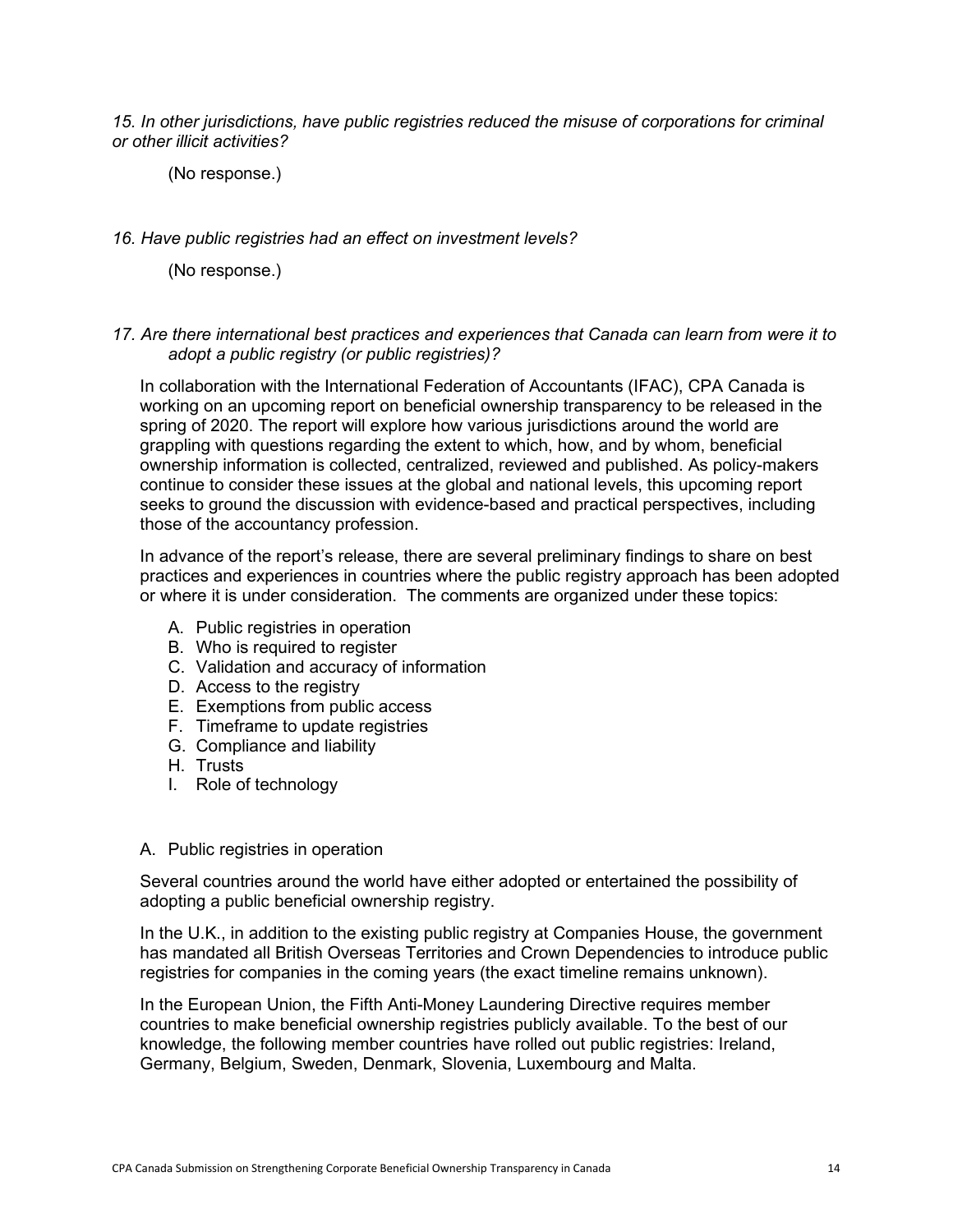In addition to European nations, other countries have in recent years conducted consultations on public beneficial ownership registries and/or committed to implementing them (e.g. Australia, Hong Kong, New Zealand, South Africa).

#### B. Who is required to register

The types of entities that are required to provide beneficial ownership information to a public registry vary significantly from one country to another. For instance, in the U.K. and Ireland, only private companies have to register whereas, in other countries such as the Netherlands, Germany and Belgium, foundations are also required to register.

It should be noted everywhere in the world publicly listed companies are exempted from providing beneficial ownership information to a public registry.

#### C. Validation and accuracy of information

In the absence of upfront validation and ongoing verification processes, public registries cannot be considered as authoritative sources of accurate beneficial ownership information, as noted in the response to Question 14, above. The example and experience with the public registry in the U.K., as explained in Question 14, is particularly relevant to this issue of validation and accuracy of information.

In the Netherlands and Ireland, unique identifiers similar to the Canadian social insurance number for each beneficial owner must be provided to the registrar. This enables the registrar to validate the identity of beneficial owners leveraging government databases. For instance, in the Netherlands, it is intended that an automated check will be performed with respect to the information registered in the Persons Database as compared to what is provided at the time of registration in the beneficial ownership registry of natural persons who are residing in the Netherlands. In the case of Ireland, the personal public service number of beneficial owners is required by the registrar for verification purposes.

In some cases, if law enforcement authorities (such as those in Ireland, for example) and/or "obligated persons" under the law (such as auditors and chartered accountants) (for example, in Germany) identify in the course of their work a discrepancy between the information in a central registry and the beneficial ownership information available to them, they must notify the registrar.

#### D. Access to the registry

Some registries (such as those in Ireland, Germany, the Netherlands and Belgium) require users (either companies that need to file or people that want to search the database) to create a free account to log in. In some jurisdictions (Ireland, the Netherlands and Belgium), members of the general public are required to pay a nominal fee to access the beneficial ownership information of entities (it is usually one fee per entity).

All countries with a public registry have adopted a tiered access model, which means law enforcement authorities have full access to the information on beneficial owners that was provided whereas the general public usually has access only to data such as first name and surname, month and year of birth, nationality, country of residence, and the nature and extent of the beneficial interest held or control exercised.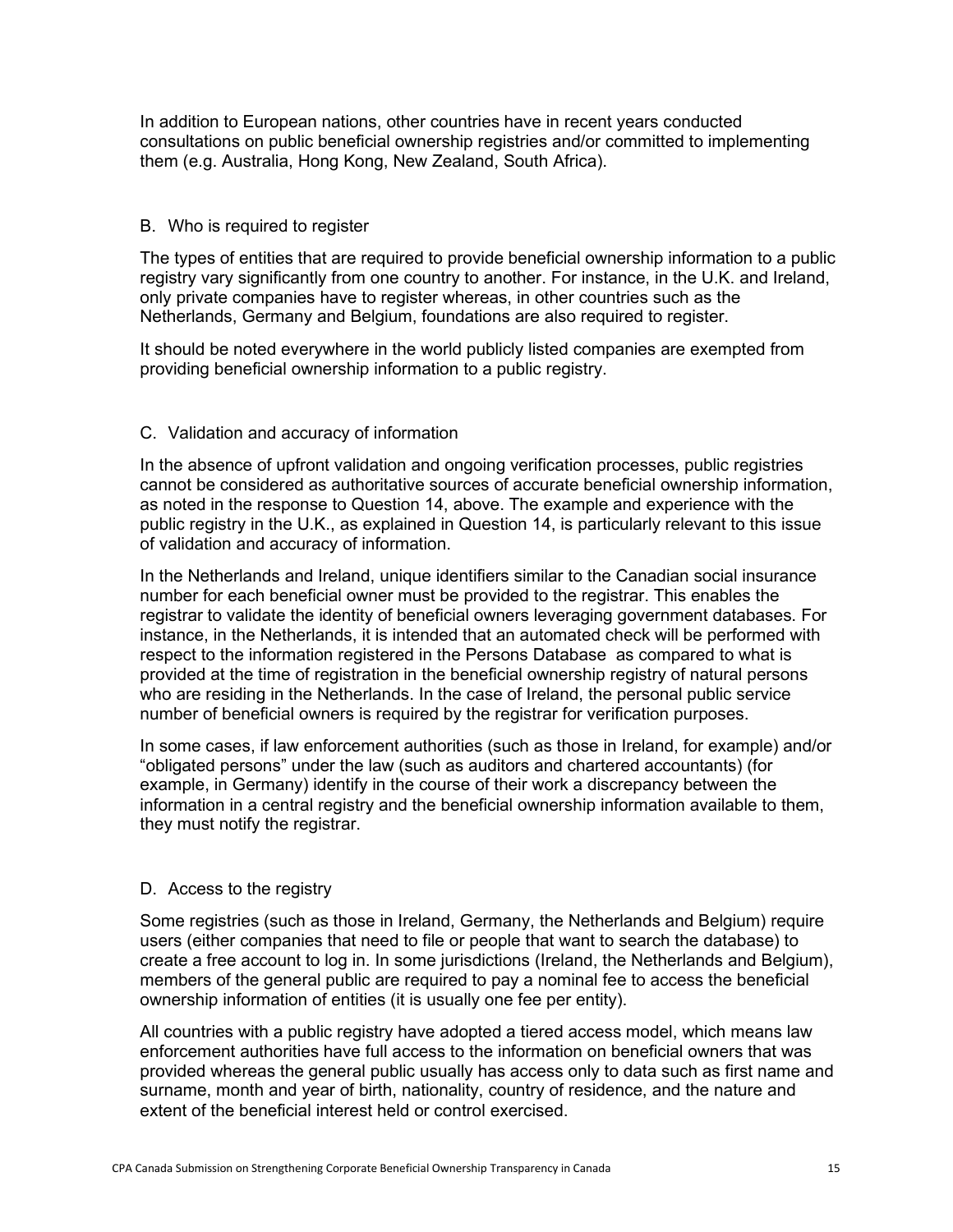In some countries (such as Germany and Belgium, for example), individuals that can demonstrate that access to registry information is required in order to conduct their due diligence obligations (such as accountants and lawyers) may be granted access to more beneficial ownership information than the general public.

#### E. Exemptions from publication

In many countries (Ireland, Germany, the Netherlands and Belgium), the beneficial ownership details of minors can be exempted from publication upon request. In some cases (Germany, the Netherlands and Belgium), people with a disability or who are deemed "incapacitated"/"legally incapable" can also seek an exemption.

In many countries (the U.K., Germany, the Netherlands and Belgium), if public access to the information of a beneficial owner can expose this individual to the risk of falling victim to criminal offences (e.g. fraud, kidnapping, hostage taking, blackmail, extortion or robbery-like extortion, coercion, threat, violence or intimidation), then such access can be restricted upon request (supporting documents need to be provided when submitting the exemption request).

It should be noted that in the U.K., Ireland and the Netherlands, the beneficial ownership information that is exempted from public access is still made available to law enforcement agencies.

#### F. Timeframe to update registries

Depending on the jurisdiction, registered entities have between two weeks (the U.K., Ireland) and one month (Belgium) to update beneficial ownership information if there are any changes. Belgium also requires registered entities to confirm that beneficial ownership information is accurate and up-to-date on an annual basis.

#### G. Compliance and liability

In most countries we researched (the U.K., Ireland, Germany, the Netherlands, and Belgium), failure to provide beneficial ownership information to the central registry or willfully providing false information can result in administrative and/or criminal fines. These sanctions or fines for non-compliance can be applied to either the corporate entity, its directors or governing body and/or the beneficial owners themselves.

In order to ensure maximum compliance with reporting requirements, the government agency or department in charge of the public registry typically has some kind of regulatory jurisdiction over the registered entities (for example, the Jersey Financial Services Commission is the registrar and has the power to deny incorporation).

#### H. Trusts

The beneficial ownership reporting requirements that apply to trusts vary considerably from one country to another. In some places, trusts are exempted from these reporting requirements all together. Other jurisdictions have adopted a completely opposite approach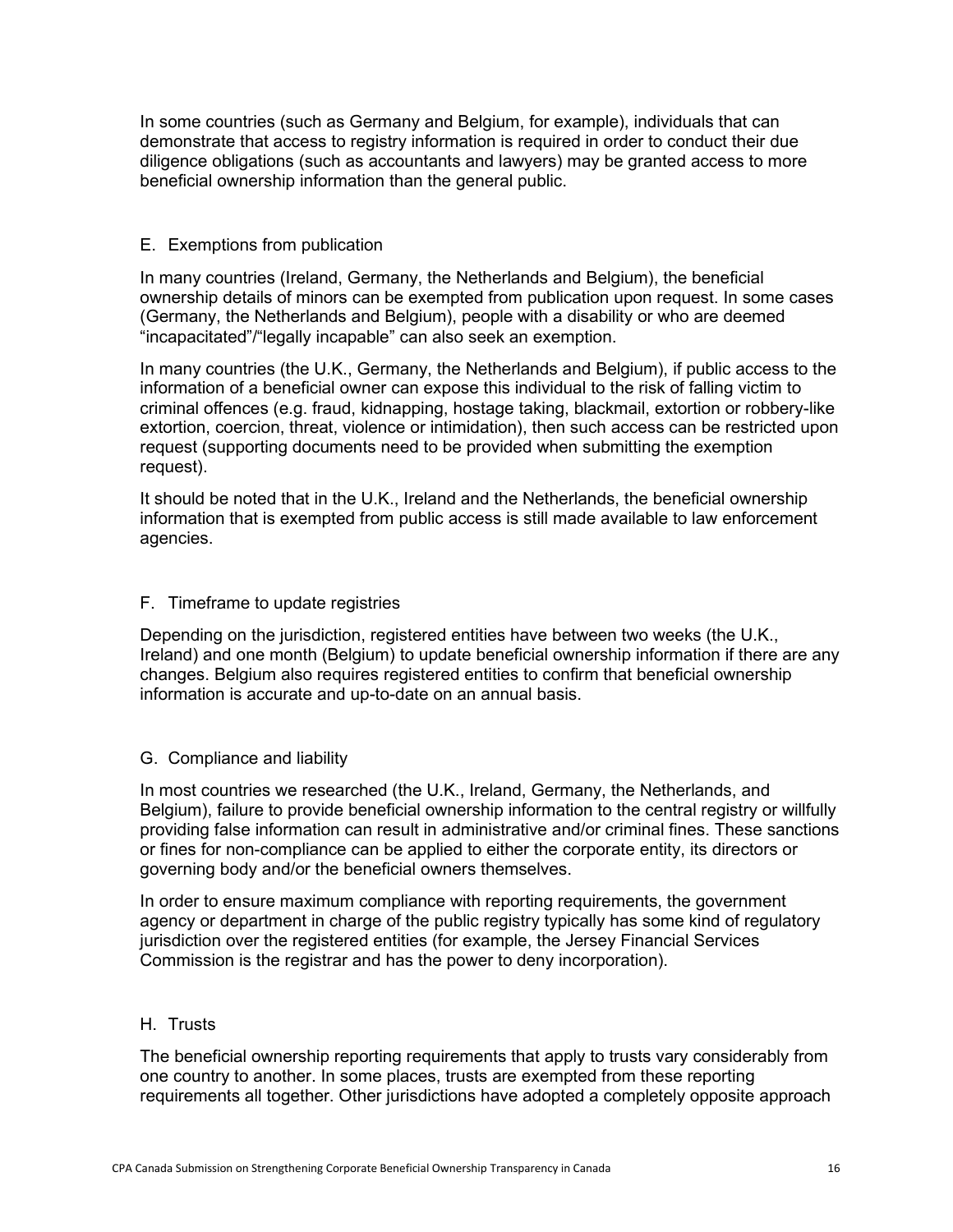by making public (or planning to, in the case of the Netherlands) the beneficial ownership information of trusts in central registries. For its part, the U.K. settled for a nuanced approach by virtue of which the registry for trusts is not public, but is available to law enforcement bodies and the UK Financial Intelligence Unit.

Determining whether the beneficial ownership information of trusts should be available to the public is a challenging issue. Trusts are extensively used in some jurisdictions (like the U.K.) and can have a legitimate raison d'etre such as protecting the identity of vulnerable people (such as children, for instance). However, trusts can also be deliberately used to construct murky ownership structures by adding multiple layers of ownership.

# I. Role of technology

Leveraging technology is typically essential to establish a cutting-edge registry and to keep compliance burden to a minimum for all parties, according to our interviews with those knowledgeable with public registries. For instance, Application Programming Interfaces (APIs) can be used to facilitate the uploading (and downloading) of beneficial ownership information by entities into the registry. Artificial intelligence and data linkages can also facilitate the validation of the beneficial ownership information provided by registered entities.

# Recent FATF paper

Related to whether to establish a public registry is the challenge that many jurisdictions face in achieving "a satisfactory level of transparency regarding the beneficial ownership of legal persons," as noted in a recent paper on beneficial ownership for legal persons by FATF.  $^6$  $^6$ 

The paper provides examples of best practices from delegations in implementing FATF Recommendation 24. It cites several key features of an effective approach, including:

- adequacy, accuracy and timeliness of information in beneficial ownership
- obliged parties to verify or/and monitor the accuracy of the information
- supplementary information platform in addition to company registry
- ongoing reporting at company level / to the reporting entities or company registry
- verification through different means
- highly effective law enforcement authorities with adequate resources
- using technology to facilitate checking and validation
- access by competent authorities
- effective, proportionate and dissuasive sanctions.

<span id="page-16-0"></span><sup>6</sup> Financial Action Task Force. 2019. *Best Practices on Beneficial Ownership for Legal Persons.p. 5.*